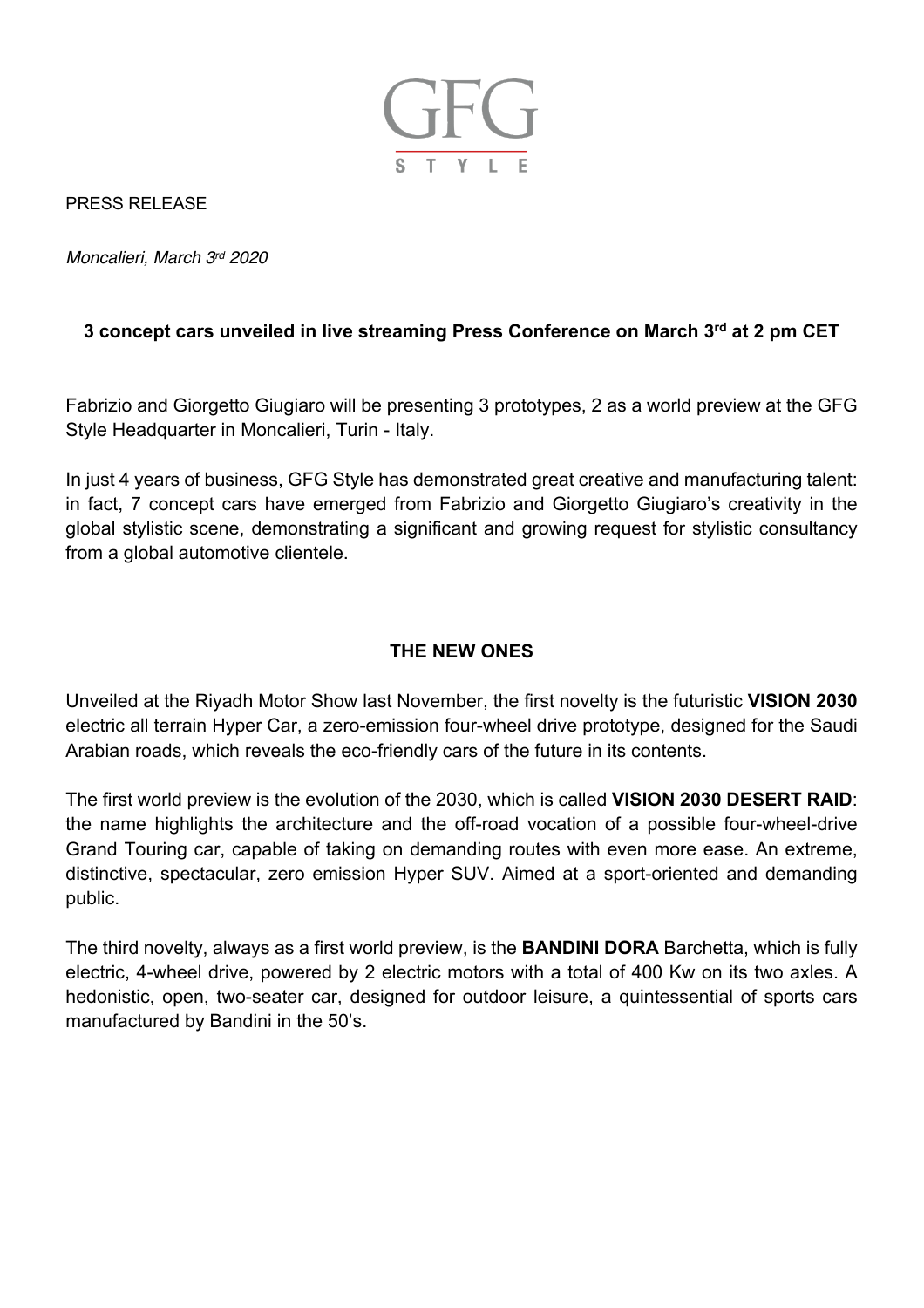

## **VISION 2030 DESERT RAID**

Created to underline the true capacity of this project: not to become a Hyper Car but a Hyper SUV.

It is designed for off-road use, and if the original 2030 from which it derives has multiple settings, capable of moving at high performance speeds anywhere and on any terrain, this extreme revolution was created to perform mainly off-road, so it is very high off the ground. A two-seater inspired and aimed at great fun rides in the desert, hence its name.

The main feature is the setting with a single high attitude and suspension system specifically for extreme off-road use.

The configuration designed by the Giugiaros sees the indispensable visible spare wheel that becomes part of the style, with a large boot, unusual in traditional two- seater cars. Even the colours are very particular, with advanced internal equipment compared to the 2030, optimised for off-road use, rougher but without renouncing comfort.

### **EXTERIOR**

Apart from the boot, the bodywork components are the same as the 2030. With few adaptations the style changes: the track is wider, the tyres suitable for sand have smaller rims but with the same diameter, the additional mudguards are made of carbon. The car body is the same and the performance and image are of a true two-seater extreme off-road.

#### **INTERIOR**

The interior leather upholstery makes way for more technical and extreme fabrics and materials such as Kult by PT- Pantaloni Torino introduced by GFG in the Kangaroo, which has given excellent performance both aesthetically and functionally. Its seats are sportier, restraining and enveloping.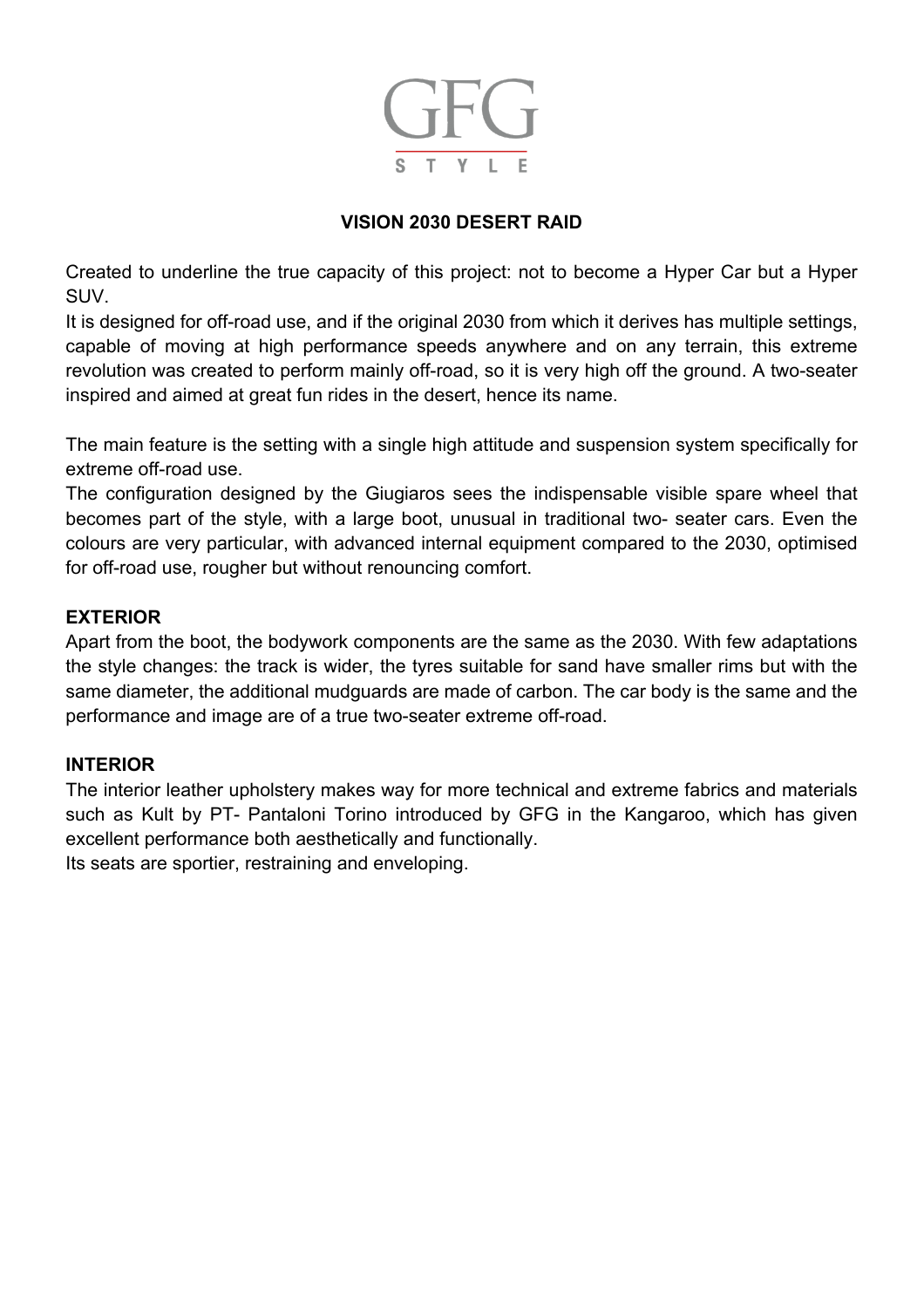

## **TECHNICAL DATA VISION 2030 DESERT RAID**

| <b>Brand</b>            | <b>GFG Style</b>                   |
|-------------------------|------------------------------------|
| Model                   | VISION 2030 DESERT RAID            |
| <b>Type</b>             | <b>Hyper Suv</b>                   |
| <b>Seats</b>            | $\overline{2}$                     |
| Power <sub>3</sub>      | <b>80 Kw</b>                       |
| <b>Wheel Torque</b>     | 680 Nm                             |
| <b>Drive Wheel</b>      | <b>AWD</b>                         |
| Accelleration           | 0-100 km/h 3,8 sec.                |
| <b>Top Speed</b>        | 250 km/h limited                   |
| <b>All Electric</b>     | Range Over 450 km                  |
| <b>Battery Capacity</b> | 90 Kwh                             |
| Chassis                 | Aluminum Space Frame               |
| <b>Body</b>             | <b>Carbon Fiber</b>                |
| Length                  | 4770 mm                            |
| Width                   | 2120 mm                            |
| Height                  | 1360 mm (ground clearence: 240 mm) |
| Wheelbase               | 2830 mm                            |
| <b>Tyres</b>            | 275/50 R20                         |

## SPECIAL THANKS TO:

PIRELLI SABELT L M GIANETTI MAK PT PANTALONI TORINO POLTRONA FRAU **STANDEX** DELTA KOGYO KRISTINA TI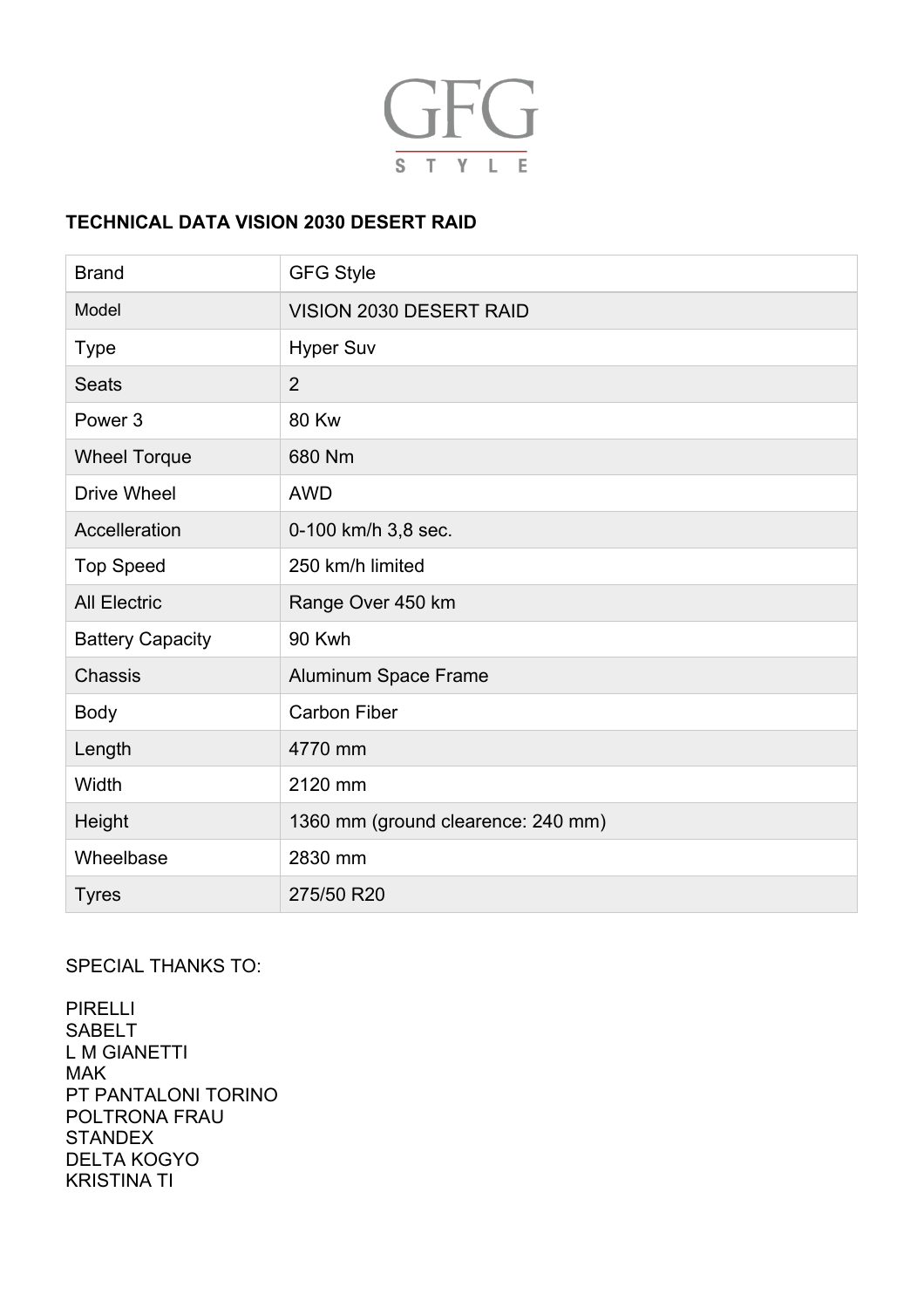

# **BANDINI DORA**

Full electric four-wheel drive Barchetta sports car, powered by two electric motors with a total of 400 Kw on its two axles, space frame aluminium chassis and carbon fibre bodywork. A hedonistic, open, two-seater car, designed for outdoor leisure, a quintessential of sports cars manufactured by Bandini in the 50's.

"Today it is difficult to conceive a Barchetta without considering the evolution there has been in the car concerning safety" – says Giugiaro- "inspired by the Halo of Formula 1, we thought about creating a car that had a clean windshield as it used to be used with no reinforcements, thus being as linear and light as possible. To solve this need, I thought of an out-an-out superstructure that would integrate into the style with an accentuated structural and protective function for both the driver and passenger".

Modern style, long but unique in its shape, given the characteristic of the protection/pillars, very large headlights that define a very long bonnet, a roll bar that becomes a spoiler, inserting itself into the sides with a play on sharp and smooth shapes, according to aerodynamic needs. In the Giugiaros' opinion, it is the Barchetta of 2020.

### **EXTERIOR**

The lateral line is characterised by a structural pillar that starts from the front mudguard, sloping the shape as if it were a coupé tangential to the central front axle.

The longitudinal pillar has a structural function and ends in the rear part as a support to the bonnet opening connected to the spoiler that adjusts automatically according to aerodynamic needs.

The wraparound windshield passes under the pillars and protects the passenger compartment from return air flows.

"The feature is exactly this line that slopes as if it were a coupé, therefore a structure that harmoniously links the front with the rear with the uniqueness of this windshield that passes under this structure" says Giugiaro.

Overall, an intertwining of lines can be noted that close both in the front and rear, optically creating a criss-cross double movement.

The front headlights are housed on the bonnet on the outside of the side profile, which highlight the mudguard line, to then ascend vertically on the structure with a continuous and linear style, optically "embracing" the entire front.

This creates its very distinctive identity, the lightning bolt shaped vertical headlights house the DRLs positioned at the ends of the line that also serve as indicator lights that go up to the windshield.

The front has two air intakes that go down the sides; the bonnet is characterised by an air outtake and two reliefs of the wheel passages that compose the sculpture of the bonnet.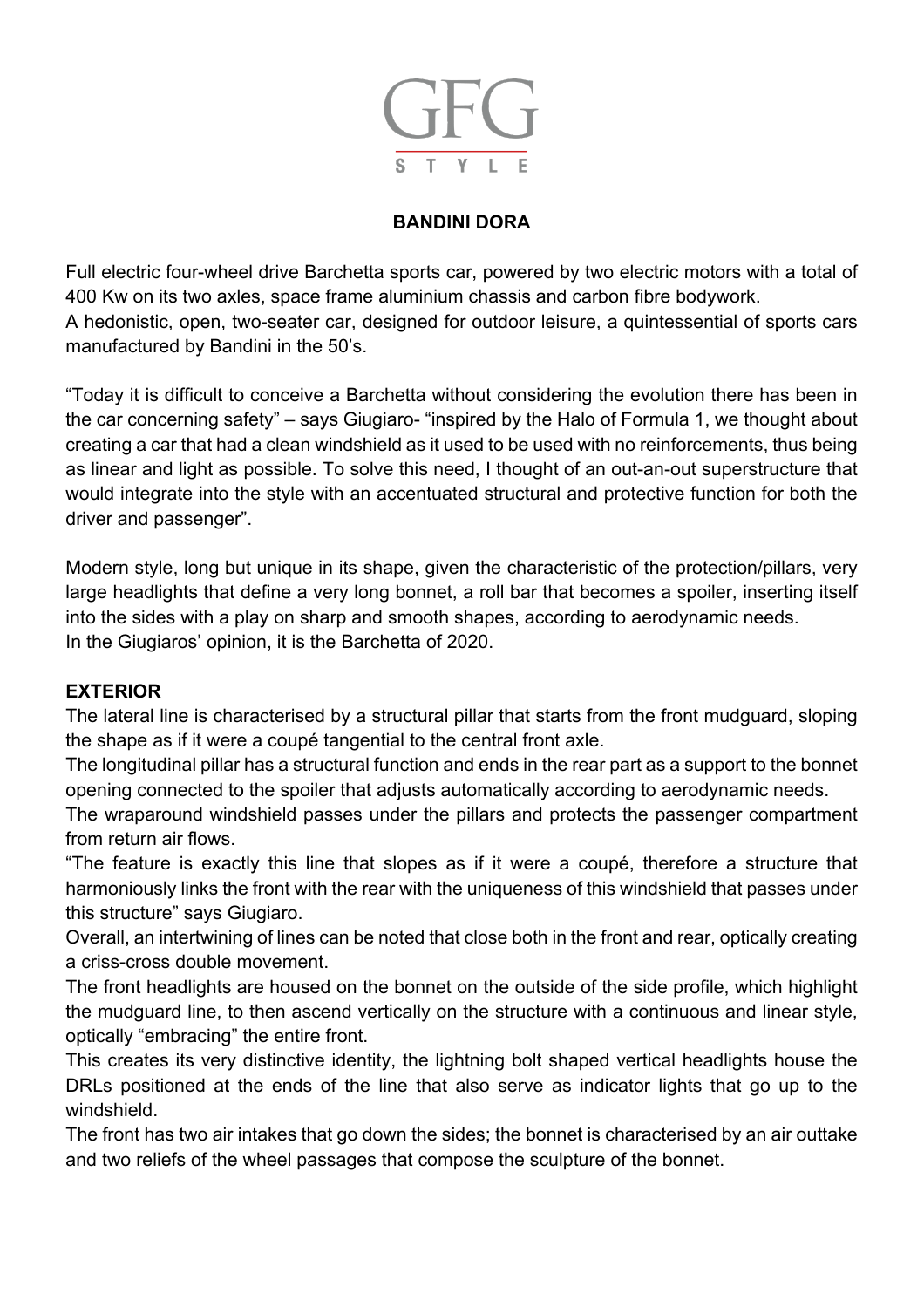

The overhangs are short and tapered, highlighting the wheel arches that are tangential to the tyres.

The horizontal "lightning bolt" sign is also at the rear in the lights in keeping with the style of the front lights.

The rear air outtakes allow total outflow from both the wheel arches and the rest of the chassis. The air intake in front of the wheel, which protrudes from the side, develops in the upper part becoming a spoiler/wing, which tightly encloses the side panel in its rear development.

The configuration of the car is dedicated to the sportsmanship and individuality of the driver compared to the passenger as they don't even have optical contact.

## **INTERIOR**

Access inside is through the fully automated scissor doors.

The interior is characterised by a structural element that divides and delimits the area of the driver from the passenger, a structural bridge, a raised through tunnel.

The driving position is adjusted by moving the steering column and pedal set whose controls are on the central tunnel.

The cloche-type steering wheel has a touchscreen monitor giving the driver the opportunity to intervene on all the functions of the car from navigation to infotainment to vehicle controls.

The instrumentation above the steering column gives the information and the visualization of the two side cameras.

It is a completely "switchless" interior.

The innovative carbon and leather seats are fixed but the height and backrest can be adjusted.

A continuous beam of light underlines the design of the dashboard giving a unique internal lighting.

Great use of fine materials such as leather and technology such as carbon fibre are used to lighten and give overall sportiness to the car.

### **BANDINI**

*The history of Bandini cars was hitherto indissolubly linked to the exploits of Ilario Bandini; an artisan from Romagna animated by his passion for cars, for racing and that all-Italian creative angst aimed at the incessant product updating and improvement. Maniacal and "fatherly" care that transformed each of the 75 cars produced into treasure chests full of anecdotes crossing the history and technical evolution of the two-seater racing cars, from 1946 until 1992.*

*A Bandini 750 sport international Barchetta from the Mille Miglia Museum will be exhibited at the GFG Style Stand, a car that competed in the last edition of the most famous road races in1957.*

*Today, Bandini Automobili s.r.l., thanks to Michele, the founder's great grandson, is a reality that after a long period dedicated to financial, design and industrial reorganisation, is back on the scene of sports car production in limited series, which know how to whet your appetite for gripping a wheel.*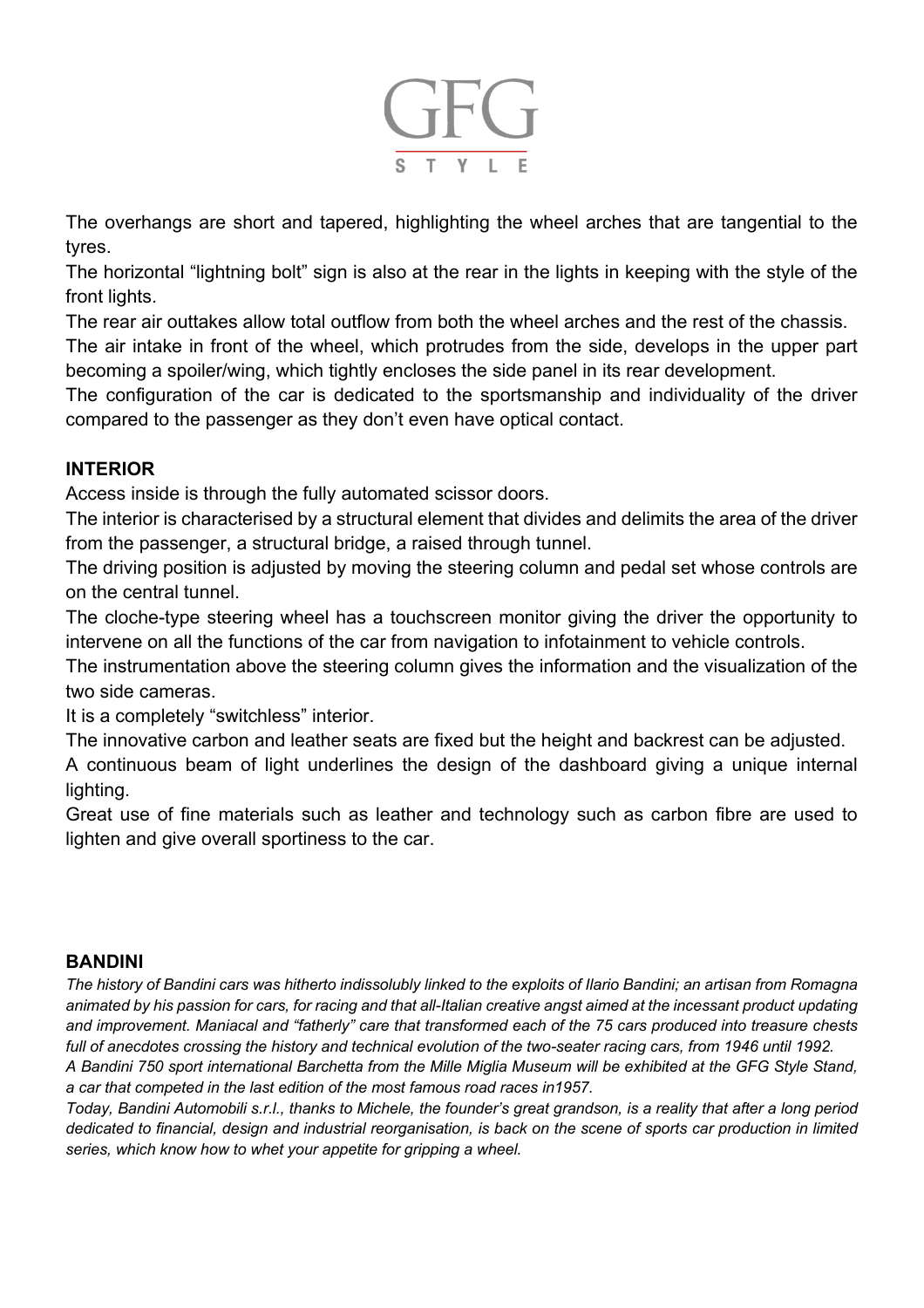

# **TECHNICAL DATA BANDINI DORA**

| <b>Brand</b>        | <b>BANDINI</b>       |
|---------------------|----------------------|
| Model               | <b>DORA</b>          |
| <b>Type</b>         | <b>Barchetta</b>     |
| <b>Seats</b>        | $\overline{2}$       |
| Power               | 400 Kw               |
| <b>Wheel Torque</b> | 680 Nm               |
| <b>Drive Wheel</b>  | <b>AWD</b>           |
| Accelleration       | 0-100 km/h 3,3 sec.  |
| <b>Top Speed</b>    | 250 km/h limited     |
| All Electric Range  | Over 450 km          |
| <b>Battery</b>      | Capacity 90 Kwh      |
| Chassis             | Aluminum Space Frame |
| <b>Body</b>         | <b>Carbon Fiber</b>  |
| Length              | 4800 mm              |
| Width               | 2000 mm              |
| Height              | 1150                 |
| Wheelbase           | 3000                 |
| <b>Tyres</b>        | 245/40 R21           |

# SPECIAL THANKS TO

PIRELLI SABELT MAK POLTRONA FRSU **STANDEX** DELTA KOGYO KRISTINA TI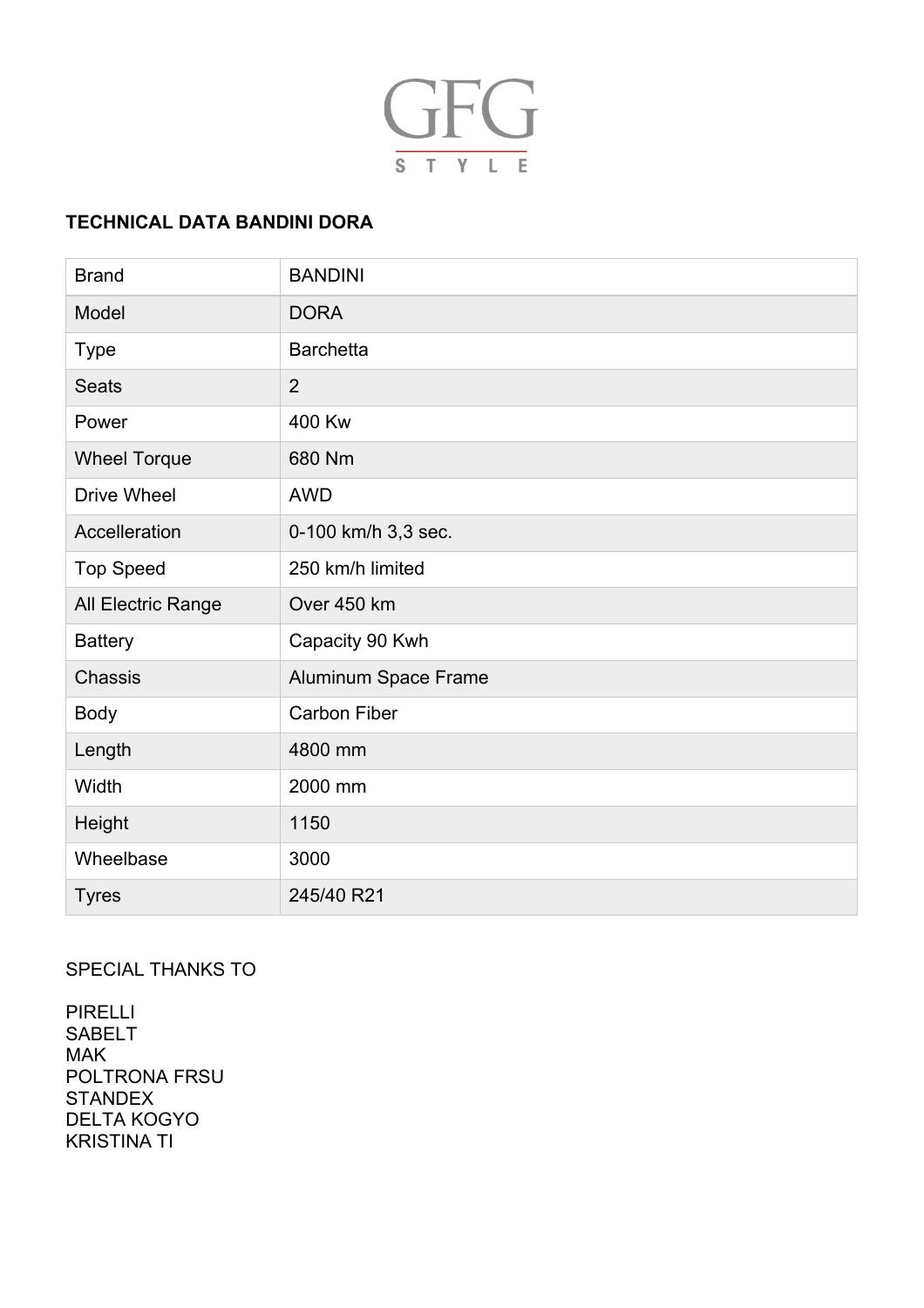

## **VISION 2030**

The features of the Hyper Car All Terrain 2030 by designers Giorgetto and Fabrizio Giugiaro are manifold and derive primarily from the territory of the State of Saudi Arabia to which the project is dedicated.

The "2030" is, indeed, completely inspired by the "Vision 2030" project that the Arab State is pursuing, with the aim of radically accelerating the country's green transformation. «Saudi Arabia asked us to design a model that would perfectly adapt to their region, made up of completely new and decidedly wide roads, but also of deserts with dunes and rough terrains», explains Fabrizio Giugiaro. For these reasons, this car has been designed to make it able to travel in a highperforming electric mode both on motorways and desert dunes.

The Vision "2030" is an all-terrain, 2-seater, 4-wheel drive car, able to take on any type of terrain, with the same boldness that enlivens the projects of Saudi Arabia, the home of oil, but with the courage and foresight to invest in electric cars and renewable energy.

An essential point of designing the "2030" is the study of wheels and suspension systems, as Giugiaro explains: «these two elements dictated the initial shapes of the "2030", evolved and differentiated from the Kangaroo, our concept car is attributable to the same inspiring principles» – continues the designer – «despite having decidedly large wheels with 22-inch rims, we have managed to maintain a streamlined and sporty silhouette for the "2030", designing a car body that is as innovative as possible due to its to-tone effect, given by the materials of the carbon body and aluminium sides».

The silhouette of the "2030" therefore reflects the importance of the suspension system: the unique shape of the mudguards defines the car while housing the special electronically controlled suspension system. The suspension operating mechanism ensures that the car rises or lowers according to the type of terrain: the mudguard plate extends upwards, and then descends back onto the hood, ensuring significant aerodynamic advantages. This feature further distinguishes the "2030": «the wing generates a shadowed area that has allowed us to create an unprecedented stylistic element, which we have called "shadow lights": highly effective shadows of reflected light, especially at night or at dusk», explains Fabrizio Giugiaro.

The Vision "2030" makes an impression with a strip of glass surface thanks to the careful study of the materials of which it is composed. The windshield is characterised by a mirror effect achieved with a special treatment, the structure of the central body is made of carbon, while the rest of the car is of anodised aluminium.

Another fundamental reference to Saudi Arabia is the choice of the bodywork colours - green like the flag of the Arab state - and the elements of the front, as Giugiaro explains: *«the reflective front grill differs significantly from the carbon of the bonnet and has some functional cuts for cooling the batteries that recall the features of Arabic handwriting. The two elements are divided by the chromed bar with the GFG Style logo in the centre: one of our stylistic elements, which will also*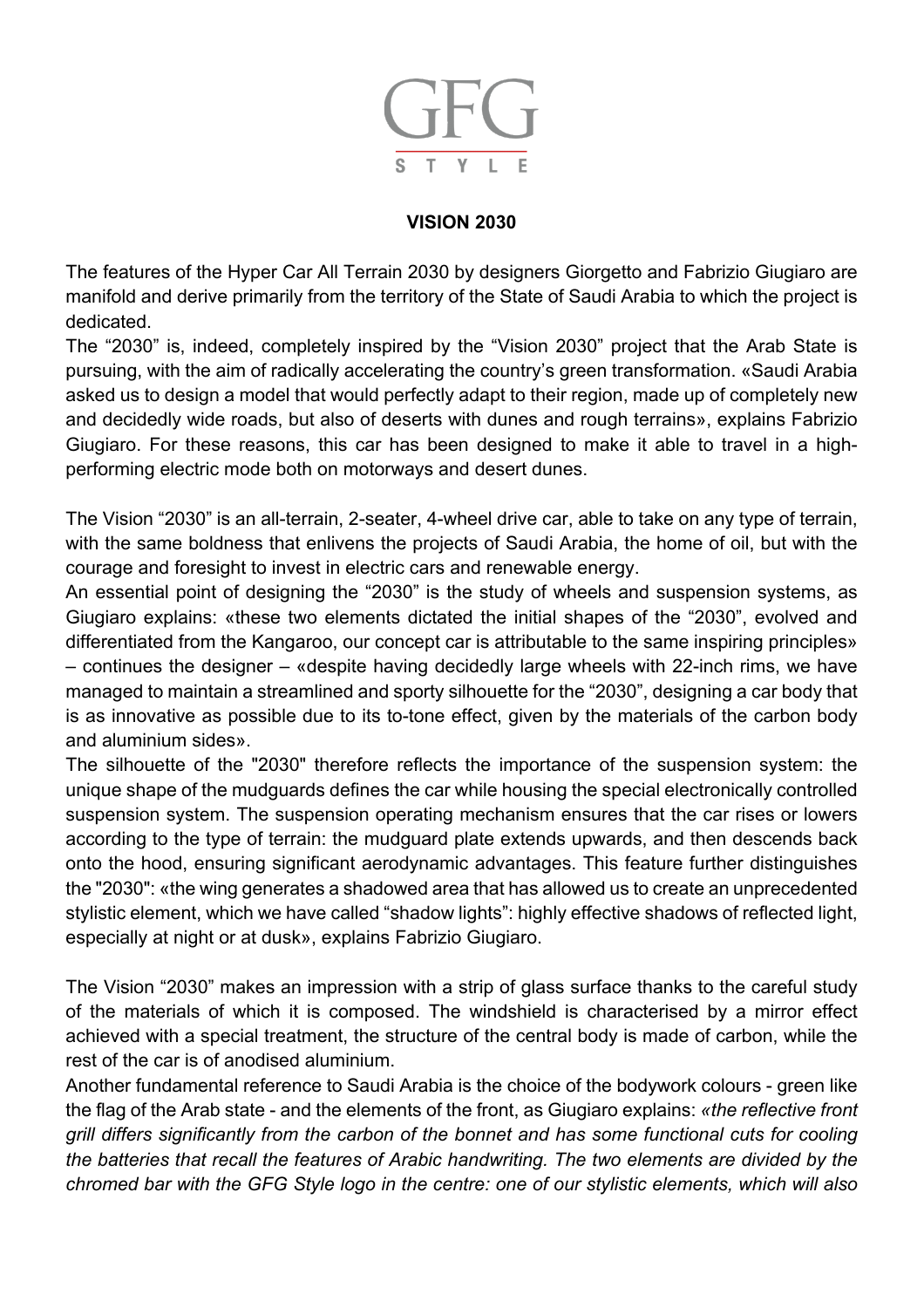

*be found in the cars that arrive in the future».* The alternation of different types of materials and surfaces also characterises the rear of the "2030" car, with the presence of a large carbon spoiler that houses six fins with a lighting function.

The Vision "2030" is a Grand Touring car capable of allowing long journeys with high levels of comfort on board. Great care has in fact been reserved for the interior of the passenger compartment, made with high quality innovative materials. The leather seats can be heated or cooled *«depending whether you are on snow or sand»*, explains Giugiaro. The passenger compartment is lined with "Kult", an elastic fabric made by the company PT - Pantaloni Torino and used to create technical clothing. The upper part of the dashboard is instead upholstered with leather worked with a carbon fibre effect.

Access into the passenger compartment is made easy by the butterfly lifting of the roof in line with the opening of the doors that open traditionally.

The "2030" can be transformed into an open Targa-type coupé by simply removing the two roof sections that can be stored in the boot.

Finally, an essential feature of the Vision "2030" is its technological component highlighted by the presence of six different screens. The instrumentation screen is flanked by two smaller ones that show images of the external digital mirrors; these three mirrors are protected from reflections outside the passenger compartment by an overhead cover.

A large display positioned in the centre of the dashboard controls the infotainment, an additional screen behind the gear lever allows the suspension system to be managed.

The prototype of the "2030" is presented today as travelling and performing, ready for the road with high possibilities of customisation.

A futuristic electric car inspired by Saudi Arabia which, in the words of Fabrizio Giugiaro, is linked to *«a new way of seeing the world to which our 2030 wishes to give a small great contribution»*.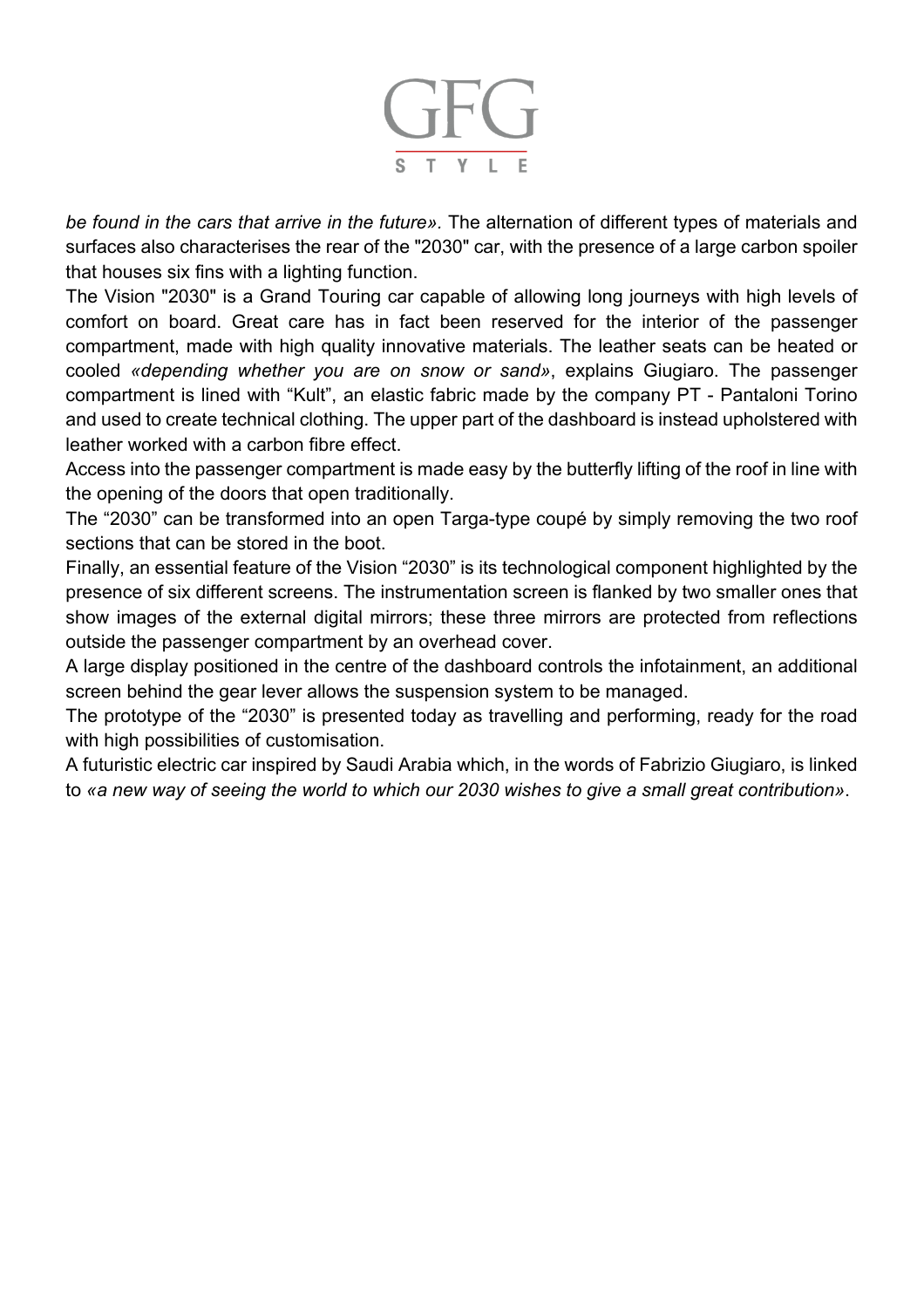

## **TECHNICAL DATA VISION 2030**

| <b>Brand</b>            | <b>GFG Style</b>                                          |
|-------------------------|-----------------------------------------------------------|
| Model                   | <b>VISION 2030</b>                                        |
| <b>Type</b>             | <b>Hyper Suv</b>                                          |
| <b>Seats</b>            | $\overline{2}$                                            |
| Power                   | 380 Kw                                                    |
| <b>Wheel Torque</b>     | 680 Nm                                                    |
| <b>Drive Wheel</b>      | <b>AWD</b>                                                |
| Accelleration           | 0-100 km/h 3,8 sec.                                       |
| <b>Top Speed</b>        | 250 km/h limited                                          |
| All Electric Range      | Over 450 km                                               |
| <b>Battery Capacity</b> | 90 Kwh                                                    |
| Chassis                 | <b>Aluminum Space Frame</b>                               |
| <b>Body</b>             | <b>Carbon Fiber</b>                                       |
| Length                  | 4770 mm                                                   |
| Width                   | 2030 mm                                                   |
| Height                  | Variable                                                  |
| Wheelbase               | 2830                                                      |
| <b>Tyres</b>            | 285/45 R22                                                |
| <b>Ground Clearance</b> | RACE: Height 1260 mm (ground clearence: 140 mm) - 40 mm   |
|                         | ROAD: Height 1300 mm (ground clearence: 180 mm)           |
|                         | OFFROAD: Height 1340 mm (ground clearence: 220 mm) + 40mm |

### SPECIAL THANKS TO:

PIRELLI L M GIANETTI MAK PT PANTALONI TORINO POLTRONA FRAU **STANDEX** KRISTINA TI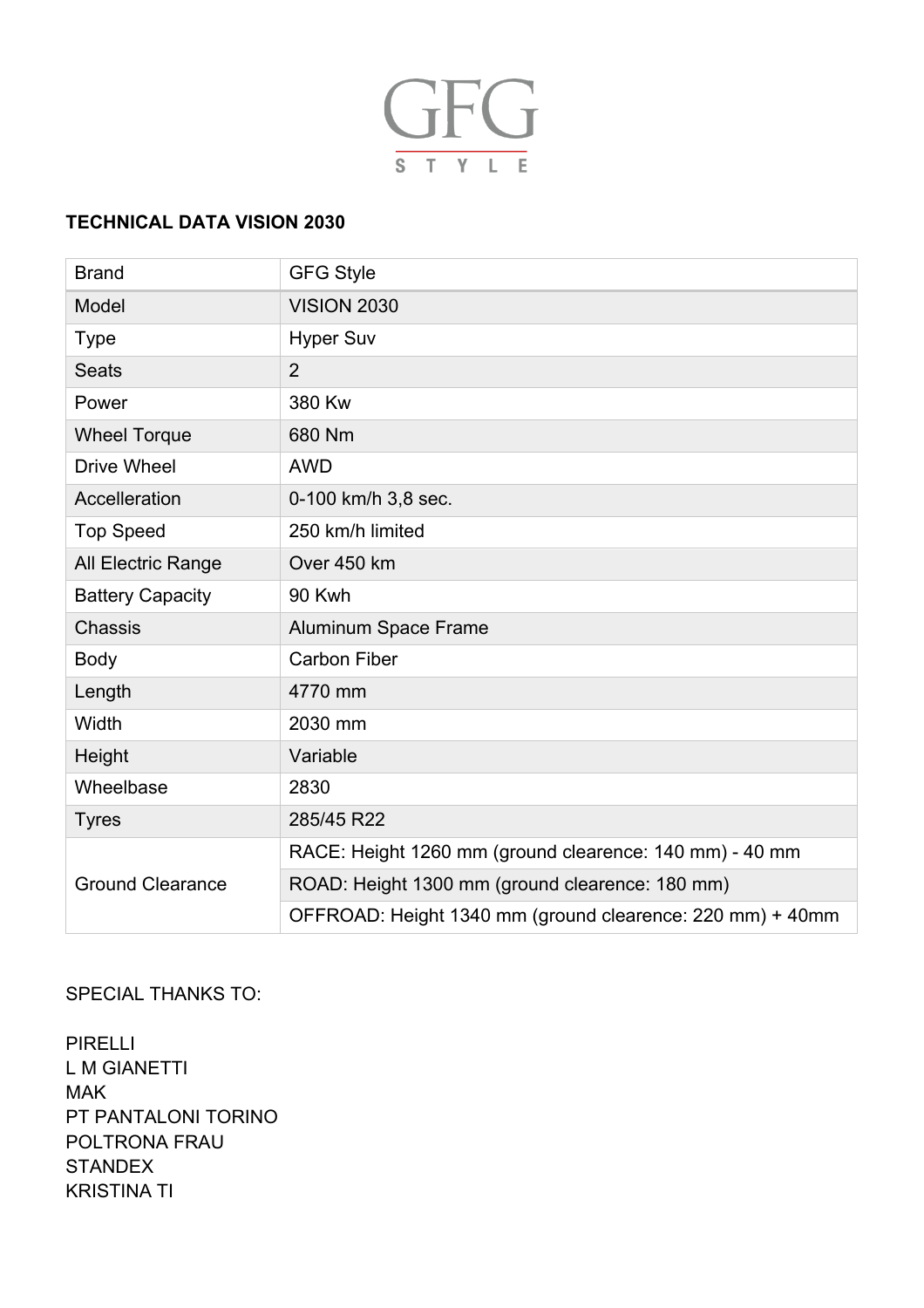

For media enquiries please contact:

GFG Style Media Centre Marco Molineri media@gfgprogetti.it + 39 3356817221

Notes to editors

About GFG Style

GFG Style was born in 2015 from the extraordinary experience in the field of car design of its founders, Giorgetto and Fabrizio Giugiaro. Giorgetto is known all over the world as one of the most successful designers in automotive history. Fabrizio has been active in car design, industrial design and the planning and development of car interiors and exteriors for public and private clients for over 30 years.

They have been directly responsible for creating over 300 standard production models and more than 200 research prototypes for numerous manufacturers. GFG Style operates two premises in Moncalieri (Turin): its headquarters and an operational building. Fabrizio and Giorgetto Giugiaro have thus established the conditions that allow them make use of their personal skills to develop automotive projects with the facilities of a new

styling center that generates innovative ideas using the most futuristic simulation and virtual reality technologies; the development of models and styling prototypes benefits from the specialist collaboration agreements consolidated in 50 years of activity that the automotive district of Turin can offer.

Today, GFG offers the motor industry a wide range of services and consultancies, centred on the conception, design and development of new vehicles and products: from styling to feasibility, modeling and prototyping, right down to the construction of show cars.

For more information visit: http://www.gfgstyle.com